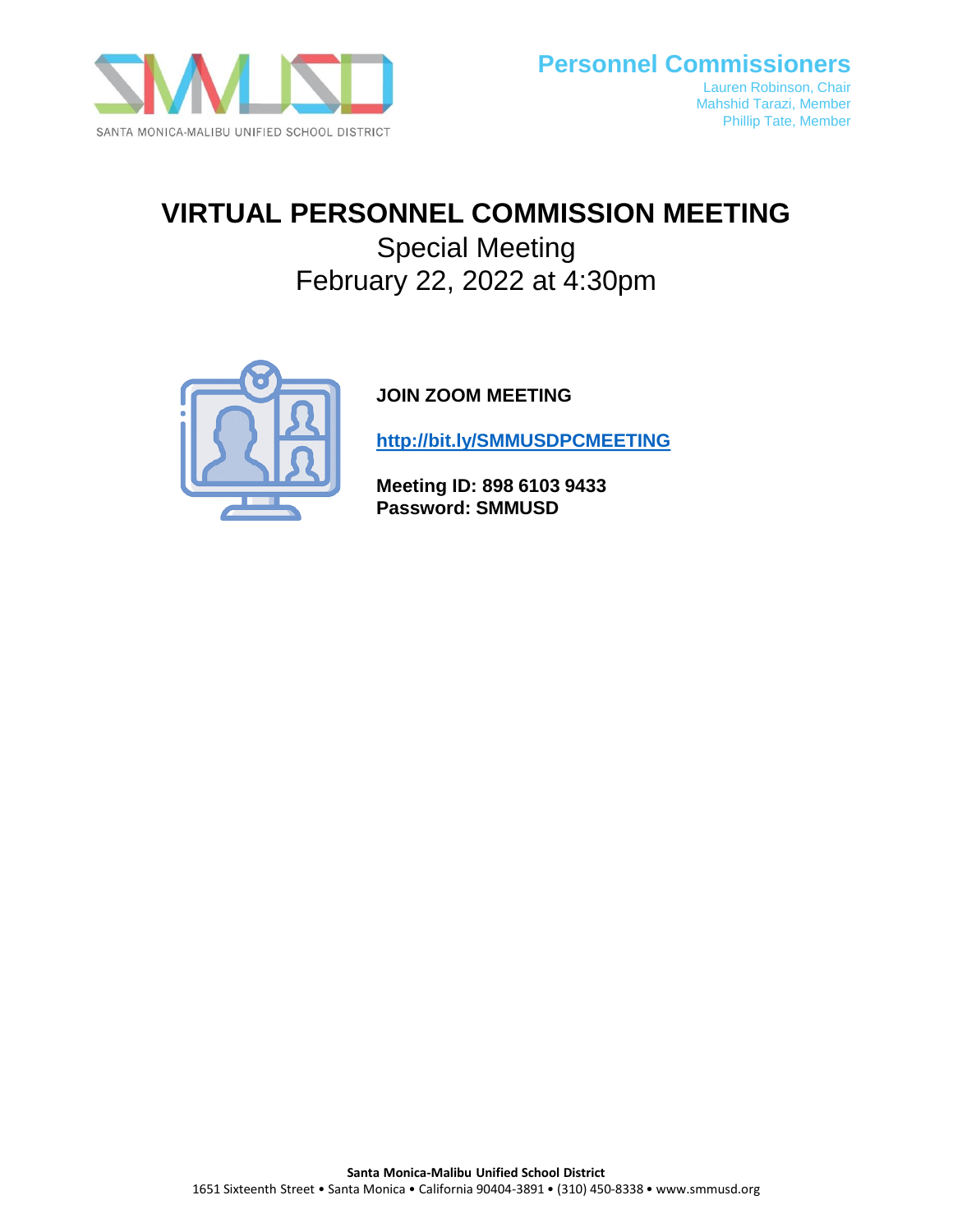

## **SPECIAL PERSONNEL COMMISSION MEETING AGENDA**

Electronically Recorded (AUDIO ONLY)

Assembly Bill 361 (9/2021) added section 54953(e) to the Government Code, authorizing a local agency to use teleconferencing without complying with the teleconferencing requirements imposed by the Ralph M. Brown Act during a declared state of emergency under specific scenarios. The law remains in effect until January 1, 2024.

Due to the state of emergency proclaimed by Governor Newsom in response to the COVID-19 pandemic and its highly contagious variants, and as authorized by per AB 361 and SMMUSD Board of Education Resolution No. 21-08, the February 22 special Personnel Commission meeting will be held virtually.

**February 22, 2022**

#### **PERSONNEL COMMISSIONERS:**

Mrs. Lauren Robinson, Mrs. Mahshid Tarazi, and Mr. Phillip Tate

A special meeting of the Santa Monica-Malibu Unified School District Personnel Commission will be held on **Tuesday, February 22, 2022**, at **4:30 p.m.**, via Zoom.

#### **OPEN SESSION**

## **I. GENERAL FUNCTIONS:**

- G.01 Call to Order:
- G.02 Roll Call:

# **II. PUBLIC COMMENTS FOR CLOSED SESSION ITEMS ONLY:**

#### **III. CLOSED SESSION:**

The Commission adjourned to closed session at p.m. pursuant to Government Code Section 54957 to discuss:

> PUBLIC EMPLOYEE DISCIPLINARY HEARING CONFERENCE Employee #: TQ7792494